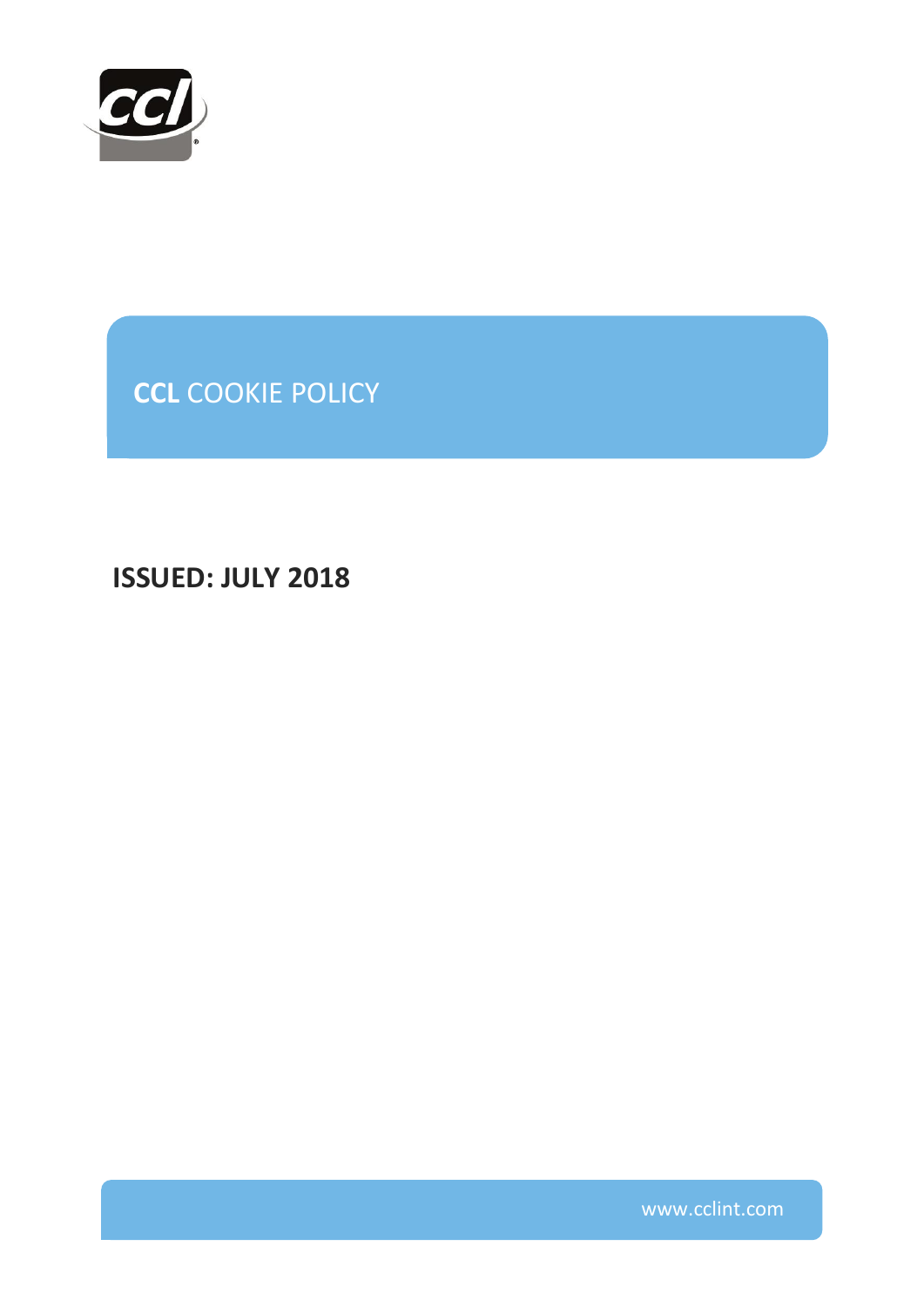

## **Information about our use of cookies**

Our website uses cookies to distinguish you from other users of our website. This helps us to provide you with a good experience when you browse our website and also allows us to improve our site. By continuing to browse the site, you are agreeing to our use of cookies.

A cookie is a small file of letters and numbers that we store on your browser or the hard drive of your computer if you agree. Cookies contain information that is transferred to your computer's hard drive.

We use the following cookies:

 **Analytical/performance cookies.** They allow us to recognise and count the number of visitors and to see how visitors move around our website when they are using it. This helps us to improve the way our website works, for example, by ensuring that users are finding what they are looking for easily.

You can find more information about the individual cookies we use and the purposes for which we use them in the table below:

| <b>COOKIE</b>           | <b>NAME</b>    | <b>DESCRIPTION</b>                                                                                                                                                                                                                 | <b>DURATION</b>              |
|-------------------------|----------------|------------------------------------------------------------------------------------------------------------------------------------------------------------------------------------------------------------------------------------|------------------------------|
| Google Analytics        | $\mathsf{g}$ a | Used to distinguish<br>users.                                                                                                                                                                                                      | 2 years                      |
| <b>Google Analytics</b> | $\_$ gid       | Used to distinguish<br>users.                                                                                                                                                                                                      | 24 hours                     |
| Google Analytics        | utma           | Used to distinguish<br>users and sessions. The<br>cookie is created when<br>the javascript library<br>executes and no existing<br>utma cookies exists.<br>The cookie is updated<br>every time data is sent<br>to Google Analytics. | 2 years from set /<br>update |
| Google Analytics        | utmb           | Used to determine new<br>sessions/visits. The<br>cookie is created when<br>the JavaScript library<br>executes and no existing<br>utmb cookies exists.<br>The cookie is updated                                                     | 30 mins from set /<br>update |